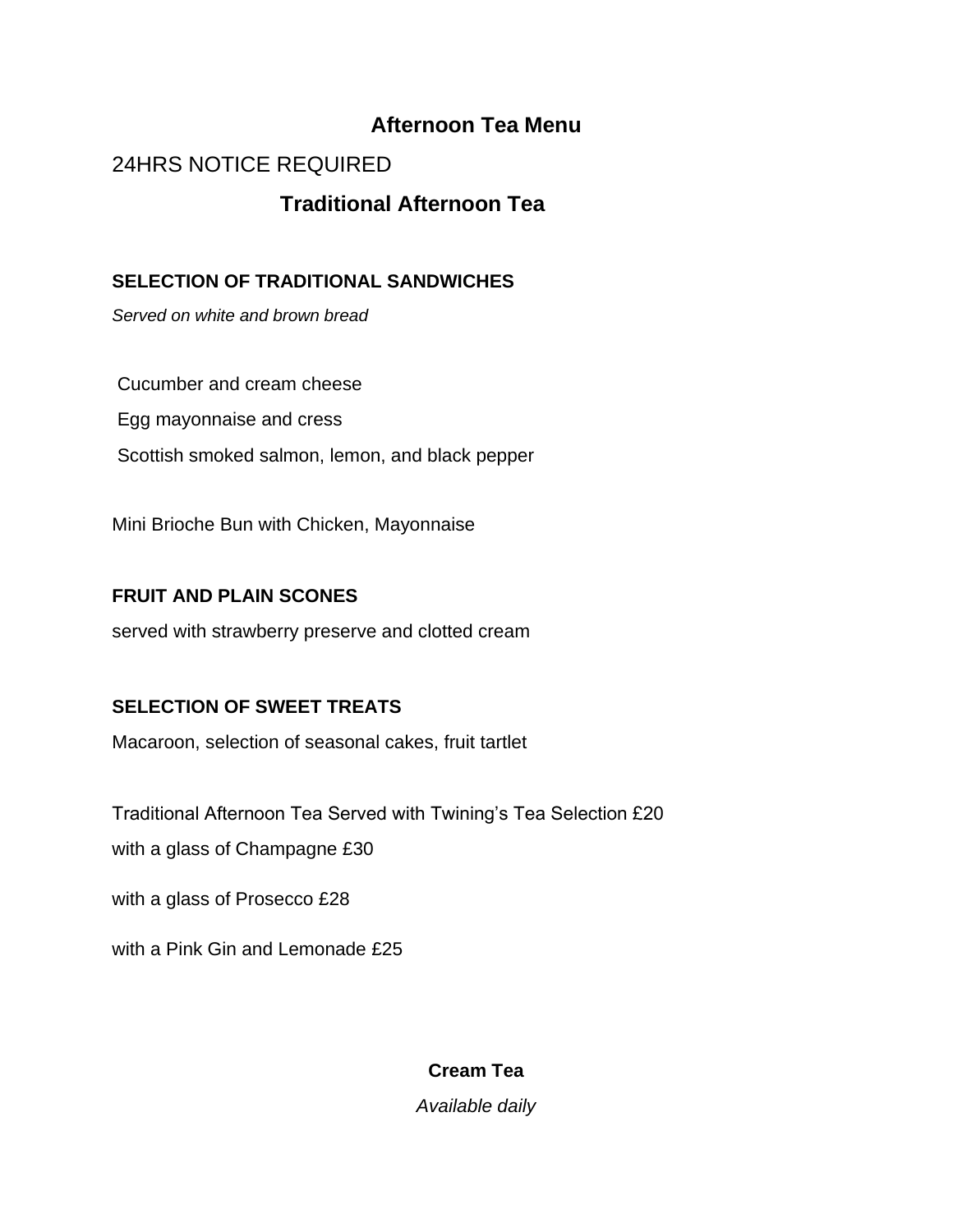Warm fruit or plain scone, strawberry preserve, and clotted cream, with a teapot for one of Twinings tea. £7.95 (V)

Toasted Tea Cake, Butter, Strawberry Preserve with teapot for one of Twinings Tea £5.95 (V) (VE available)

## **Vegan Afternoon Tea**

### **SELECTION OF VEGAN SANDWICHES**

*Served on white and brown bread*

Vegan Cheese and Onion Chutney

Hummus and Roasted Red Pepper

Cucumber and Vegan Cream Cheese

Potato Brioche Bun with Beetroot Mayonnaise

## **Toasted Tea Cake**

Served with strawberry preserve and vegan spread

### **SELECTION OF SWEET TREATS**

Chocolate and Cherry Cheesecake Lemon Grove Cake Raspberry and Almond Frangipane Victoria Sponge

Vegan Afternoon Tea Served with Twining's Tea Selection £22 with a glass of Champagne £32

with a glass of Prosecco £30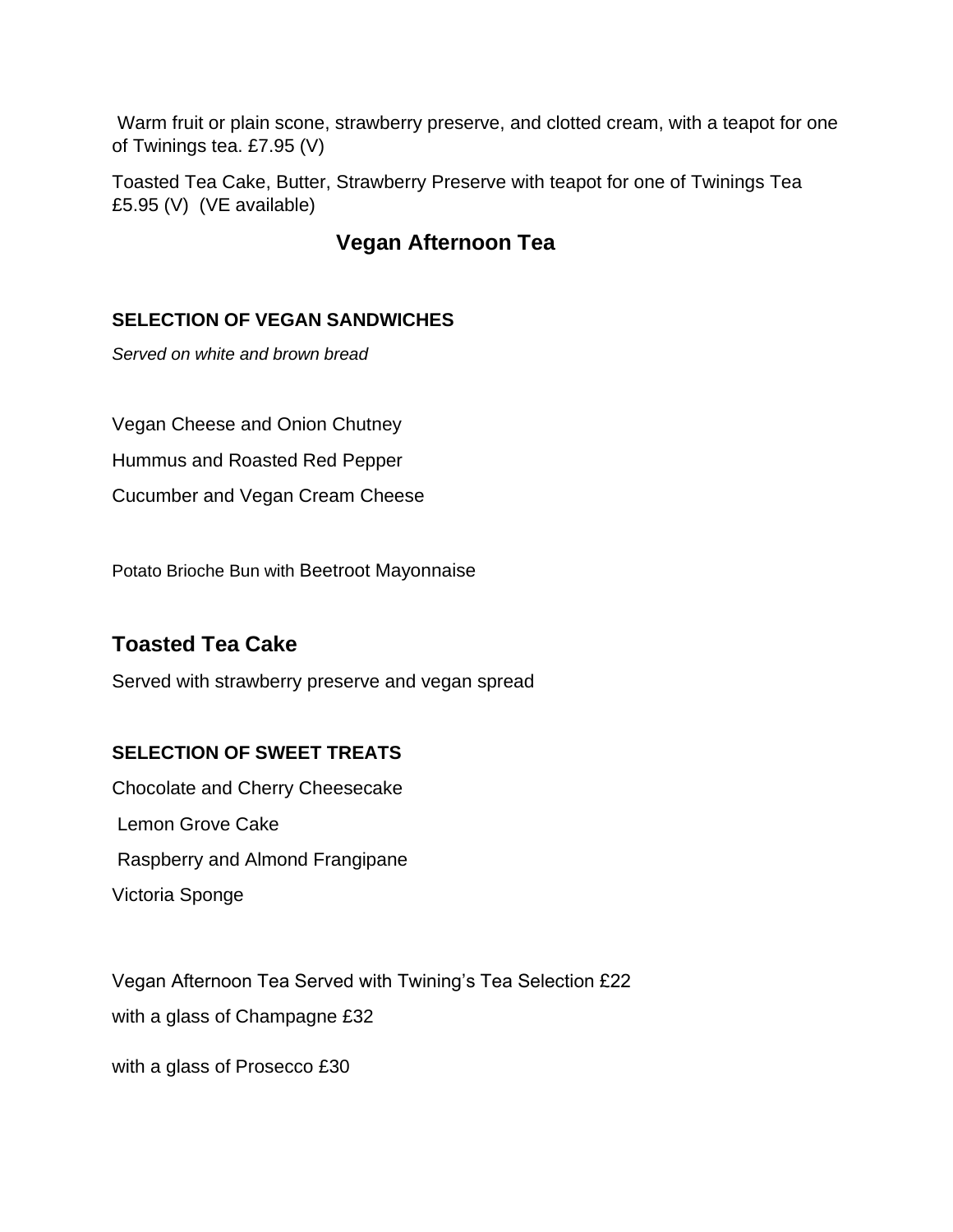with a Pink Gin and Lemonade £27

# **Vegetarian Afternoon Tea**

### **SELECTION OF VEGETARIAN SANDWICHES**

*Served on white and brown bread*

Cucumber and cream cheese

Hummus and Roasted Red Pepper

Cheddar Cheese and Onion Chutney

Potato Brioche Bun with Beetroot Mayonnaise

#### **FRUIT AND PLAIN SCONES**

served with strawberry preserve and clotted cream

#### **SELECTION OF SWEET TREATS**

Macaroon, selection of seasonal cakes, fruit tartlet

Vegetarian Afternoon Tea Served with Twining's Tea Selection £20 with a glass of Champagne £30

with a glass of Prosecco £28